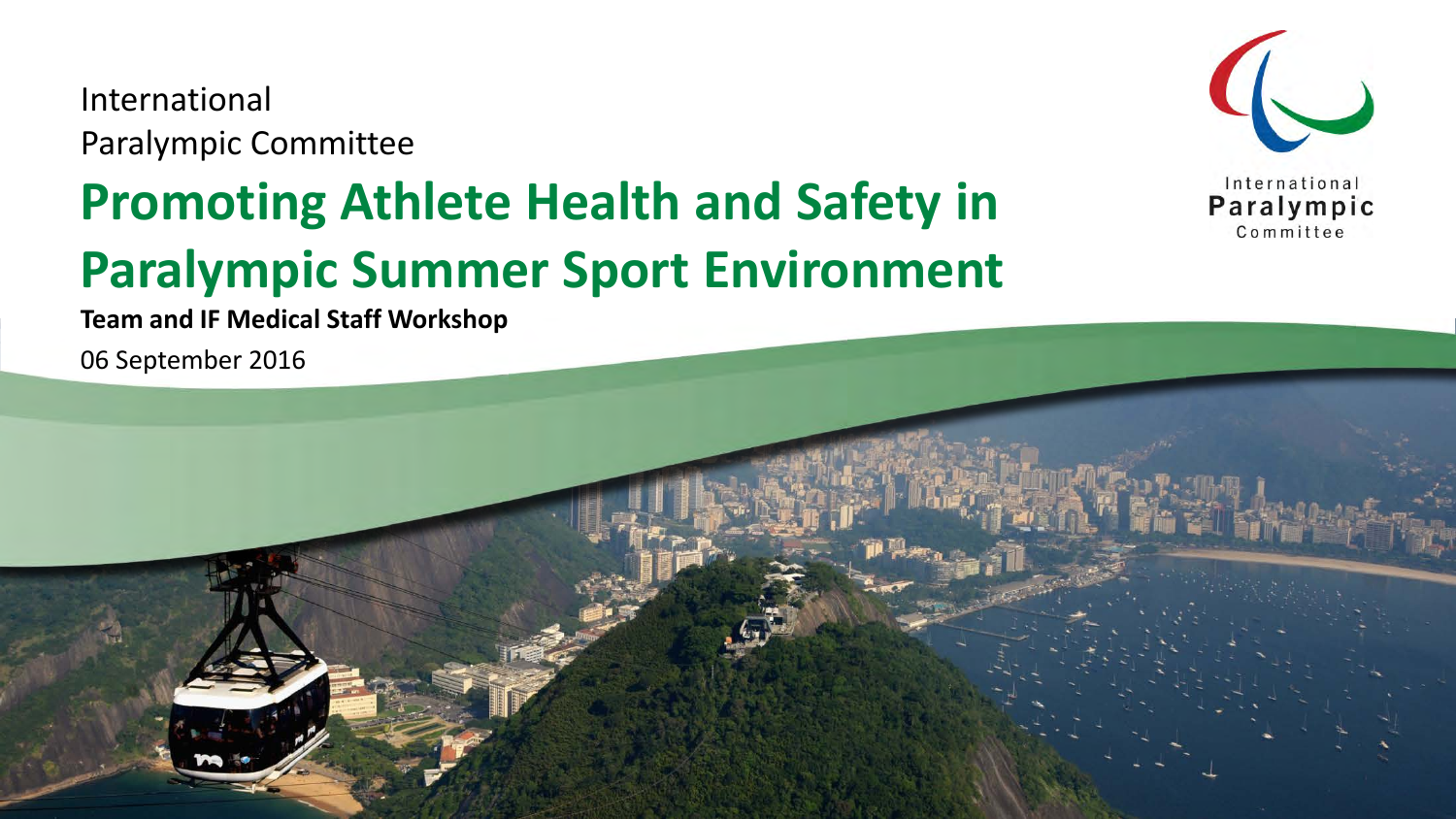

### **Agenda**

#### Session 1

- **Welcome and Introductions**
	- Dr. Cheri Blauwet (IPC Medical Committee), Dr. Yves Vanlandewijck (IPC Sport Science Committee)
- **Summer Paralympic Gamestime Injury Patterns What Did We Learn From London?**
	- Dr. Wayne Derman (IPC Medical Committee, South Africa)
- **Injury Prevention in Paralympic Sport Translating Research to Practice** 
	- Dr. Nick Webborn (IPC Medical Committee, UK)
- **Return to Play Guidelines for Acute Illness**
	- Dr. Martin Schwellnus (IOC Injury Prevention Research Center, South Africa)
- **The Importance of an Emergency Response Plan an NPC Perspective**
	- Dr. Geoff Thompson (NPC Australia)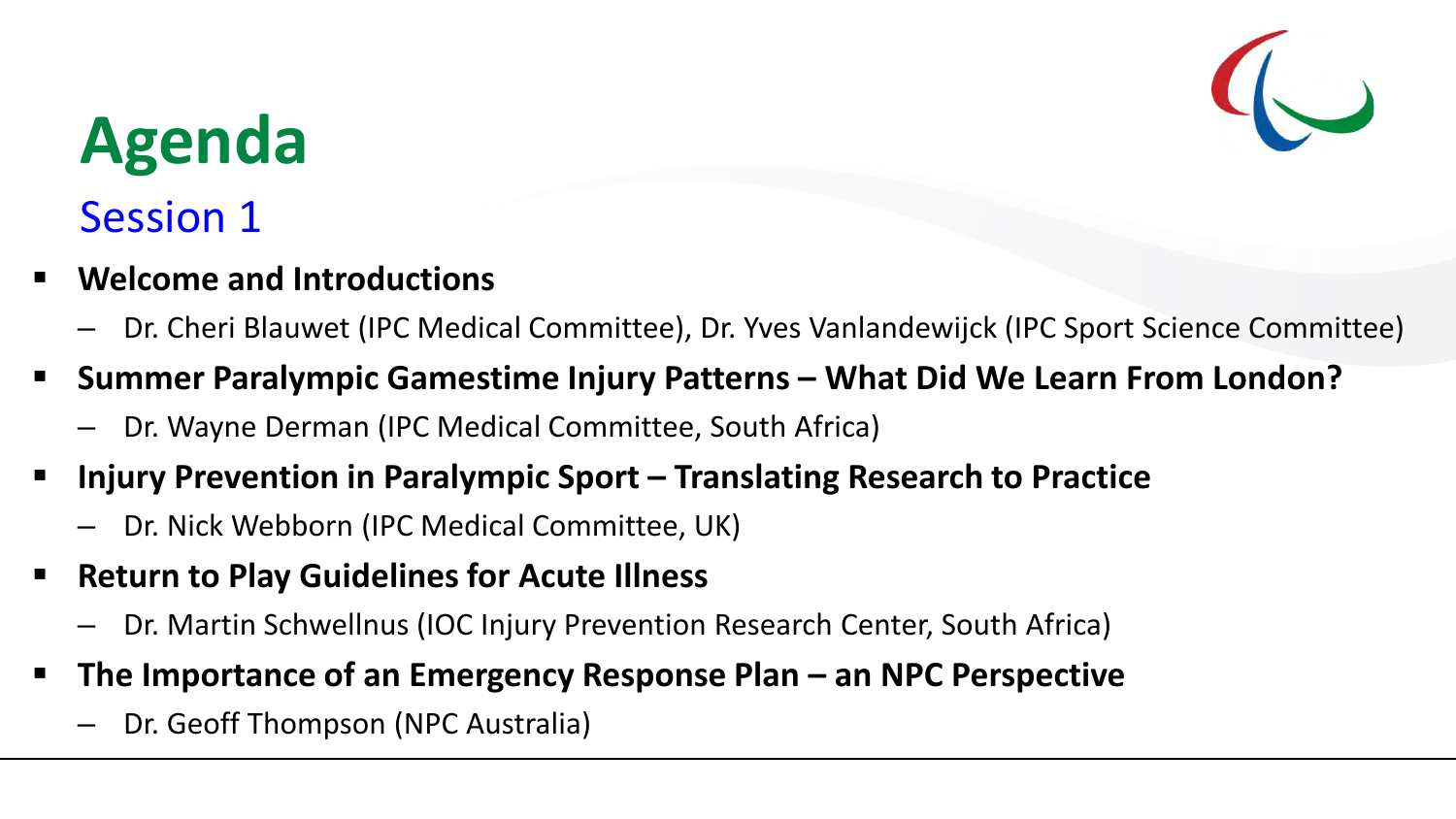

# **Agenda**

### Session 2

- **The Rio Environmental Context and Impact on Paralympians** 
	- Julie Duffus (Rio 2016 Sustainability Manager)
	- Mike Tanner (FISA)
	- Dr. Doug Hiller (ITU)
	- Alastair Fox (World Sailing)
- **Medical Issues Specific to the Paralympic Athlete** 
	- Dr. Jan Lexell (NPC Sweden, IPC Medical Committee)
- **Anti-Doping Updates in Paralympic Sport**
	- Dr. Matt Fedoruk (IPC Anti-Doping Committee, USA)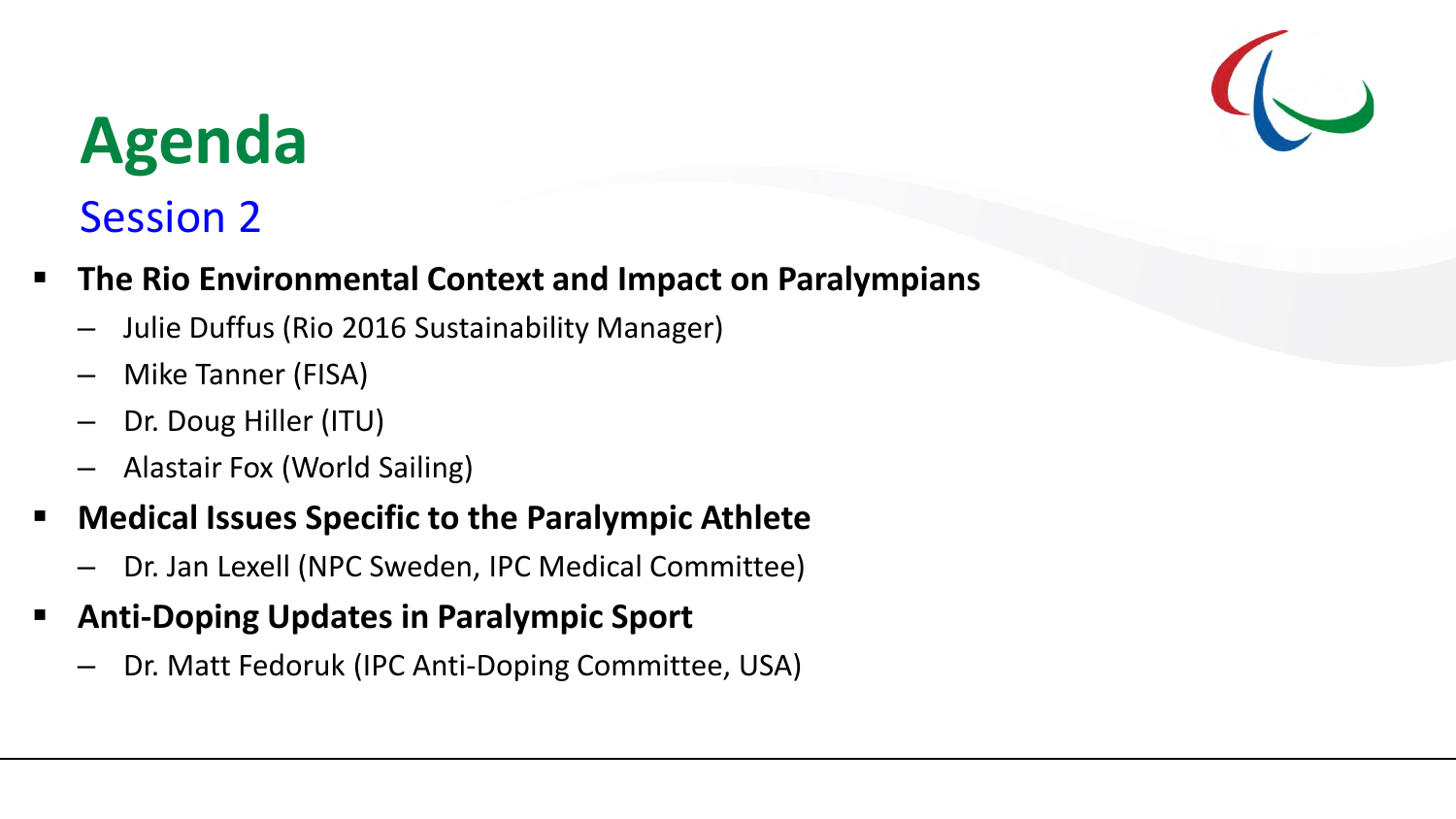## **Agenda**

### Session 2

- **Concussion in Paralympic Sport The Road Forward**
	- Dr. Jamie Kissick (IPC Medical Committee, Canada)
- **Unique Considerations for the Female Paralympic Athlete**
	- Dr. Cheri Blauwet (IPC Medical Committee, USA)
- **Prevention of Harassment and Abuse in Paralympic Sport** 
	- Dr. Yetsa Tuakli-Wosornu (IPC Medical Committee, Ghana/USA)

#### **Thank you for your engagement!!**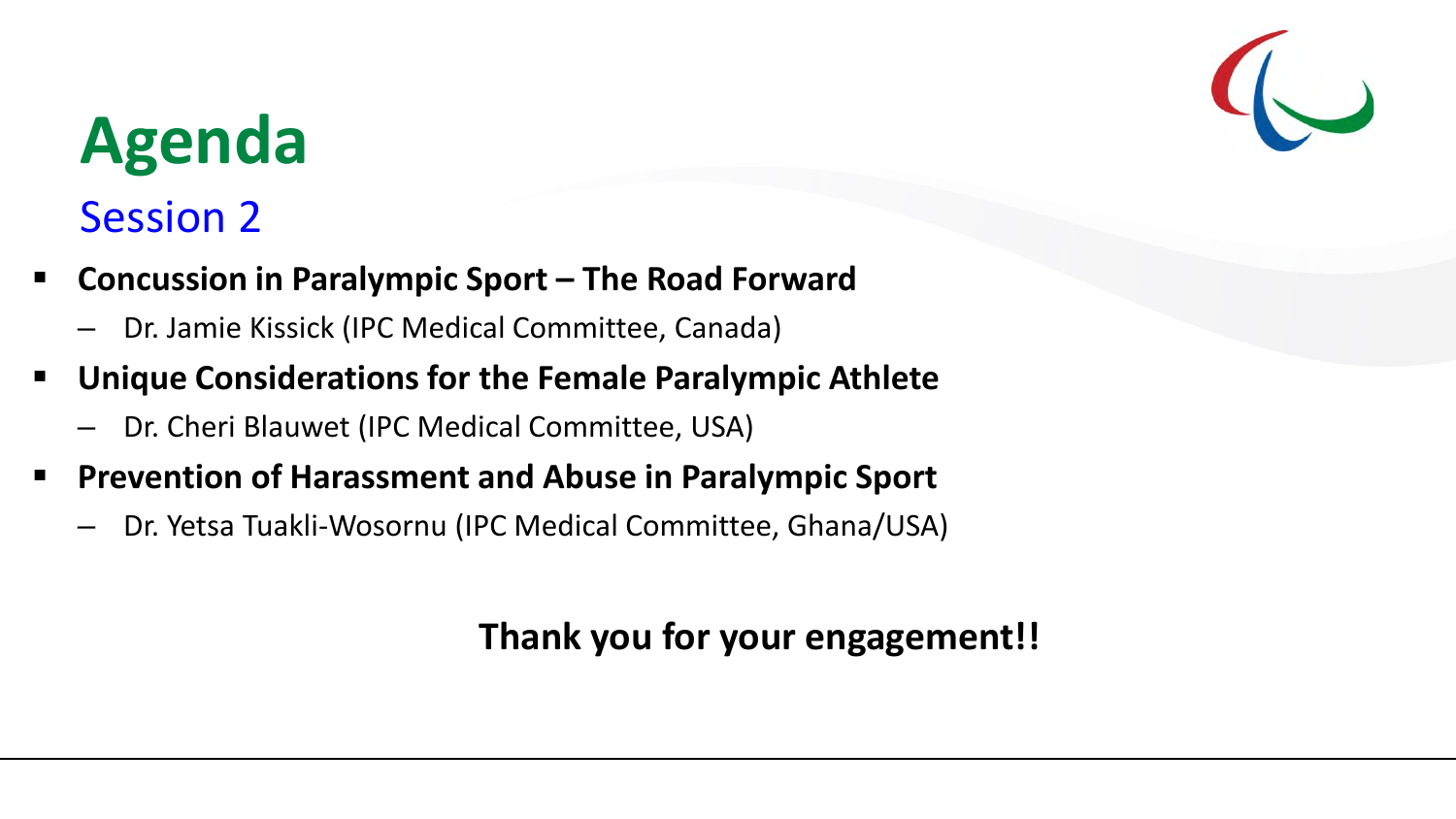

# VISTA CONFERENCE

**IPC VISTA Conference September 19-22, 2017 Toronto, Canada**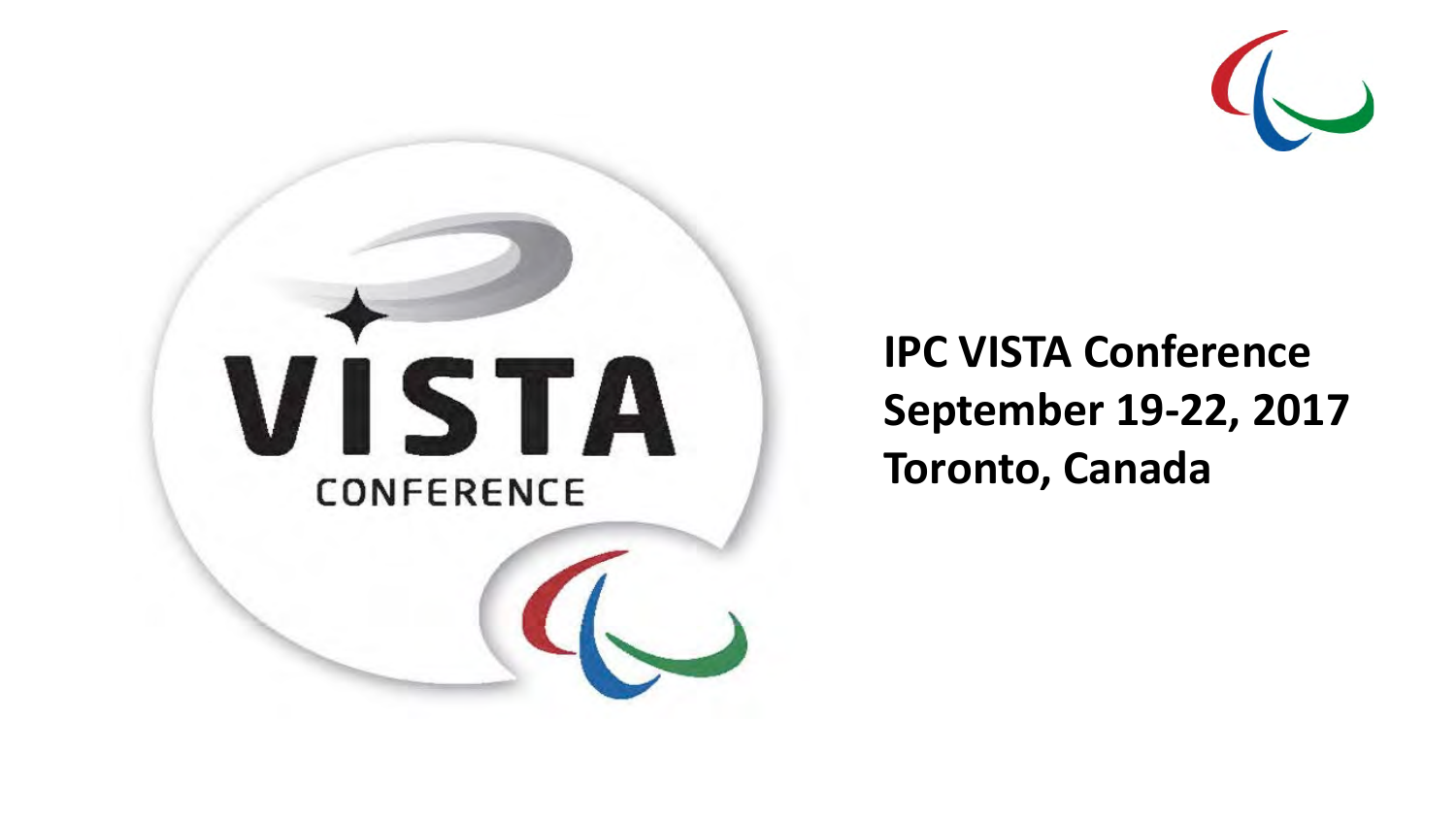